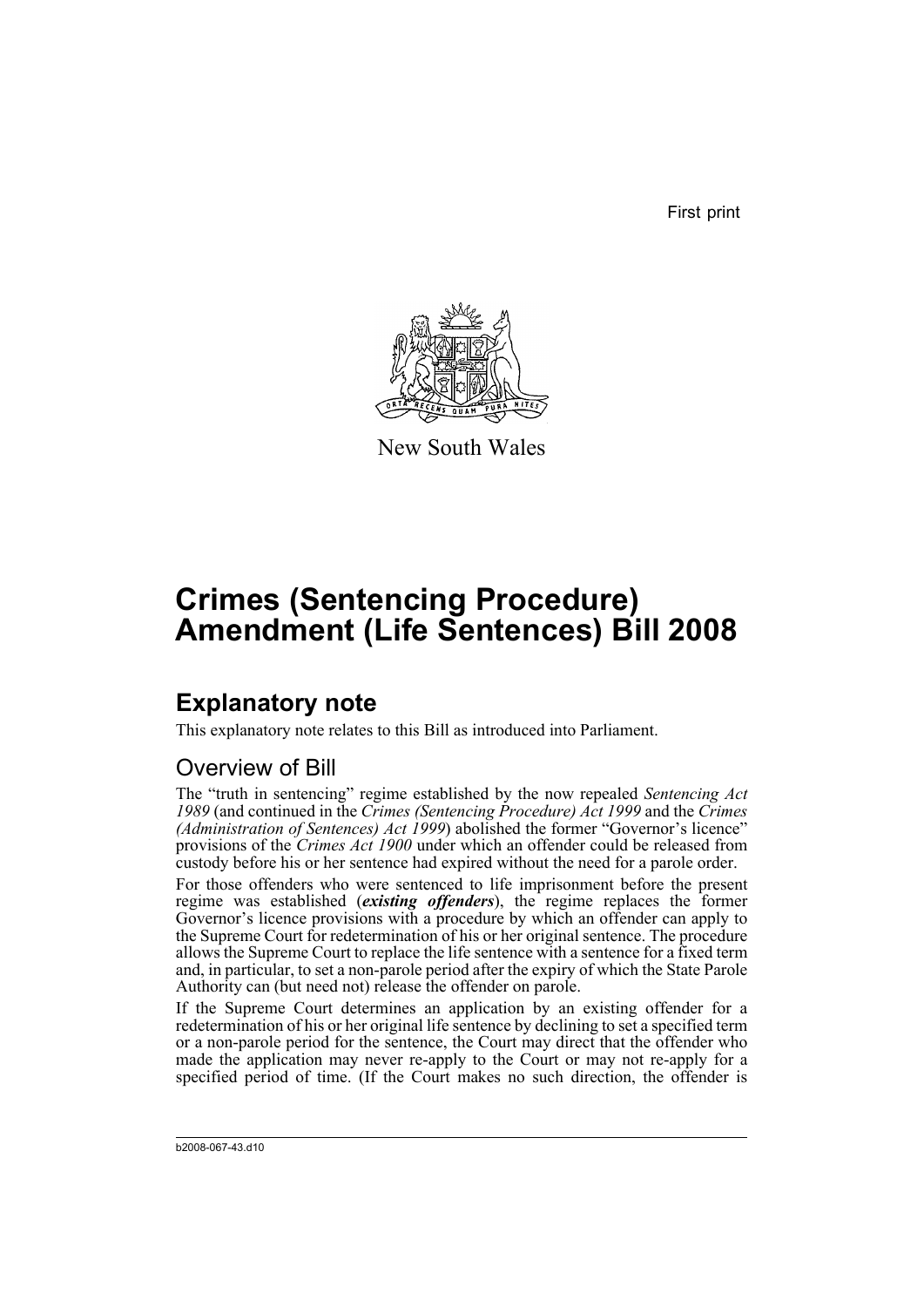Explanatory note

precluded from re-applying for a period of 3 years.) There is currently no other restriction on the number of applications an offender may make for a redetermination of an existing life sentence.

The object of this Bill is to amend the *Crimes (Sentencing Procedure) Act 1999* (*the Principal Act*):

- (a) to restrict to one the number of further applications that an existing offender may make to the Supreme Court for a redetermination of his or her original life sentence, and
- (b) to require the Supreme Court, when considering such an application, to have regard to and give substantial weight to the level of culpability of the offender in the commission of the offence for which the sentence was imposed and the heinousness of the offence, and
- (c) to allow an existing offender to withdraw such an application, and make a further such application, only with leave of the Supreme Court.

#### Outline of provisions

**Clause 1** sets out the name (also called the short title) of the proposed Act.

**Clause 2** provides for the commencement of the proposed Act on the date of assent to the proposed Act.

**Clause 3** is a formal provision that gives effect to the amendments to the *Crimes (Sentencing Procedure) Act 1999* set out in Schedule 1.

**Clause 4** provides for the repeal of the proposed Act after all the amendments made by the proposed Act have commenced. Once the amendments have commenced the proposed Act will be spent and section 30 of the *Interpretation Act 1987* provides that the repeal of an amending Act does not affect the amendments made by that Act.

#### **Schedule 1 Amendments**

**Schedule 1 [2]** inserts new clause 2A into Schedule 1 to the Principal Act to restrict to one the number of further applications that an existing offender may make to the Supreme Court for a redetermination of his or her original life sentence. Applications made on or after 17 June 2008 (being the date of the Minister's announcement of the proposal to enact the amendments made by the proposed Act) are to be counted for the purposes of the restriction. Applications made before that date, and applications that are duly withdrawn, are not to be counted.

The new clause also provides that if, in disposing of an application made on or after 17 June 2008 by an existing offender for a redetermination of his or her original life sentence, the Supreme Court declines to set a specified term or a non-parole period for the sentence, the offender is to serve the existing life sentence for the term of his or her natural life.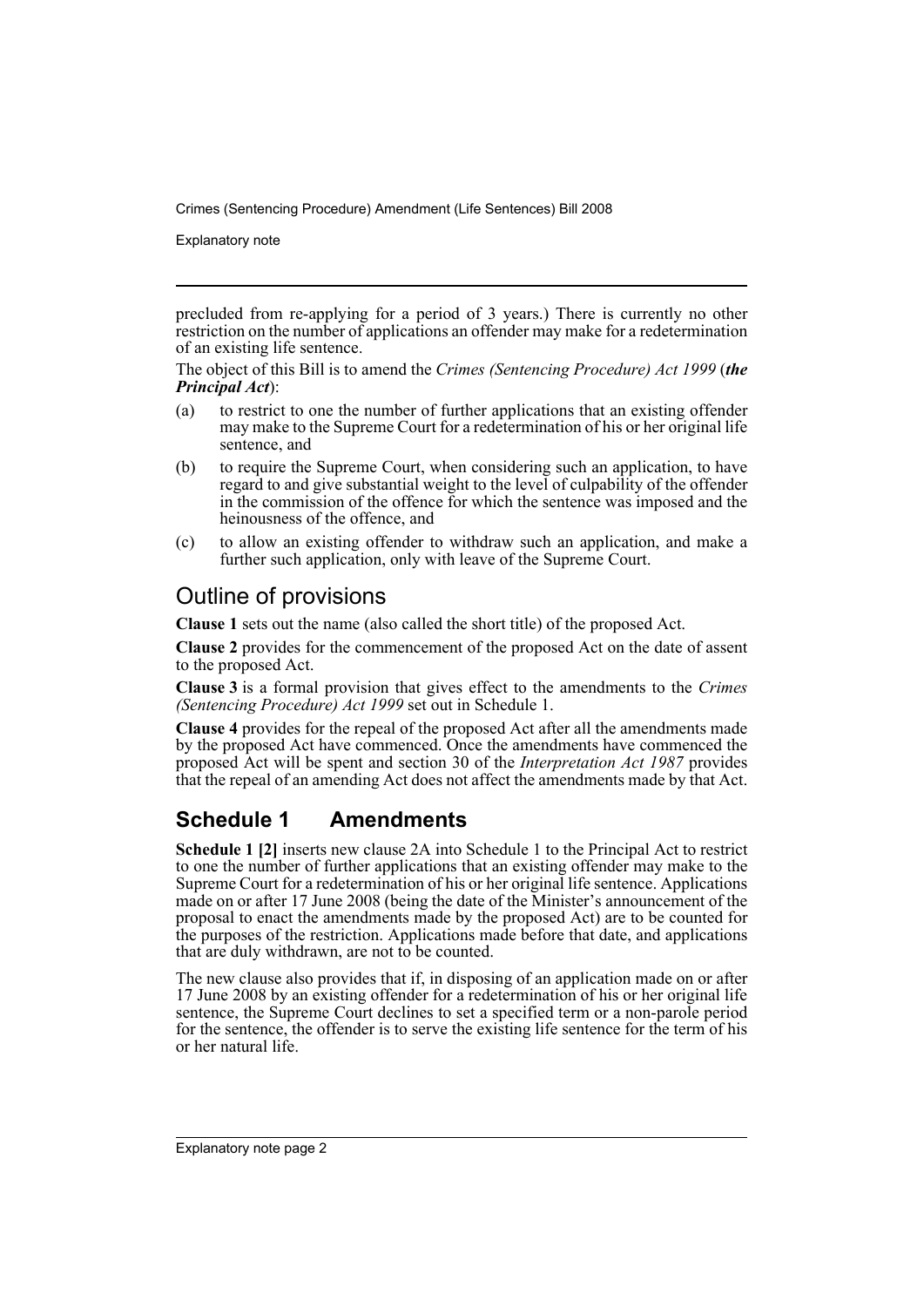Explanatory note

Clause 6 of Schedule 1 to the Principal Act allows the Supreme Court, if it declines to set a specified term or a non-parole period in determining an application by an existing offender for a redetermination of his or her original life sentence, to direct that the offender may never re-apply to the Court, or may not re-apply for a specified period. If the Court makes no such direction, the clause precludes the offender from re-applying for a period of 3 years. **Schedule 1 [3]** amends clause 6 to make it clear that the clause applies only in relation to an application referred to in clause 2 (1) that was made but not finally disposed of before 17 June 2008 and that it does not apply in relation to an application made on or after that date.

**Schedule 1 [4]** inserts new clause 6A into Schedule 1 to the Principal Act to allow an existing offender to withdraw an application to the Supreme Court for a redetermination of his or her original life sentence only with leave of the Court. The Court's decision on an application for leave to withdraw such an application is not appealable. If the Supreme Court grants leave to withdraw an application, the offender who made the application may make a further application for a redetermination of life sentence only with leave of the Court and, if the Court so directs, may not make the further application for a specified period of time. In considering whether to grant leave to withdraw an application or to make a further application, the Supreme Court must have regard to and give substantial weight to the number of times the offender has previously withdrawn an application for a redetermination of the life sentence.

If the Supreme Court refuses to grant leave to an existing offender to make a further application for a redetermination of his or her original life sentence, new clause 6A provides that the offender is to serve the existing life sentence for the term of his or her natural life.

**Schedule 1 [1]** makes an amendment consequential on that made by Schedule 1 [4].

**Schedule 1 [6]** amends clause 8 of Schedule 1 to the Principal Act to allow an appeal to the Court of Criminal Appeal in relation to a decision of the Supreme Court on an application for leave to make a further application for a redetermination of a life sentence following the withdrawal of such an application, and a direction by the Supreme Court that an offender may not make a further application for a specified period of time (being a decision and a direction under new clause 6A).

**Schedule 1 [7]** amends clause 8 of Schedule 1 to the Principal Act to allow the Court of Criminal Appeal, in allowing an appeal against a decision of the Supreme Court to refuse an application for leave to make a further application for a redetermination of a life sentence following the withdrawal of such an application, to exercise the jurisdiction of the Supreme Court to determine the further application. The amendment also makes a consequential change in relation to the application of the *Criminal Appeal Act 1912*.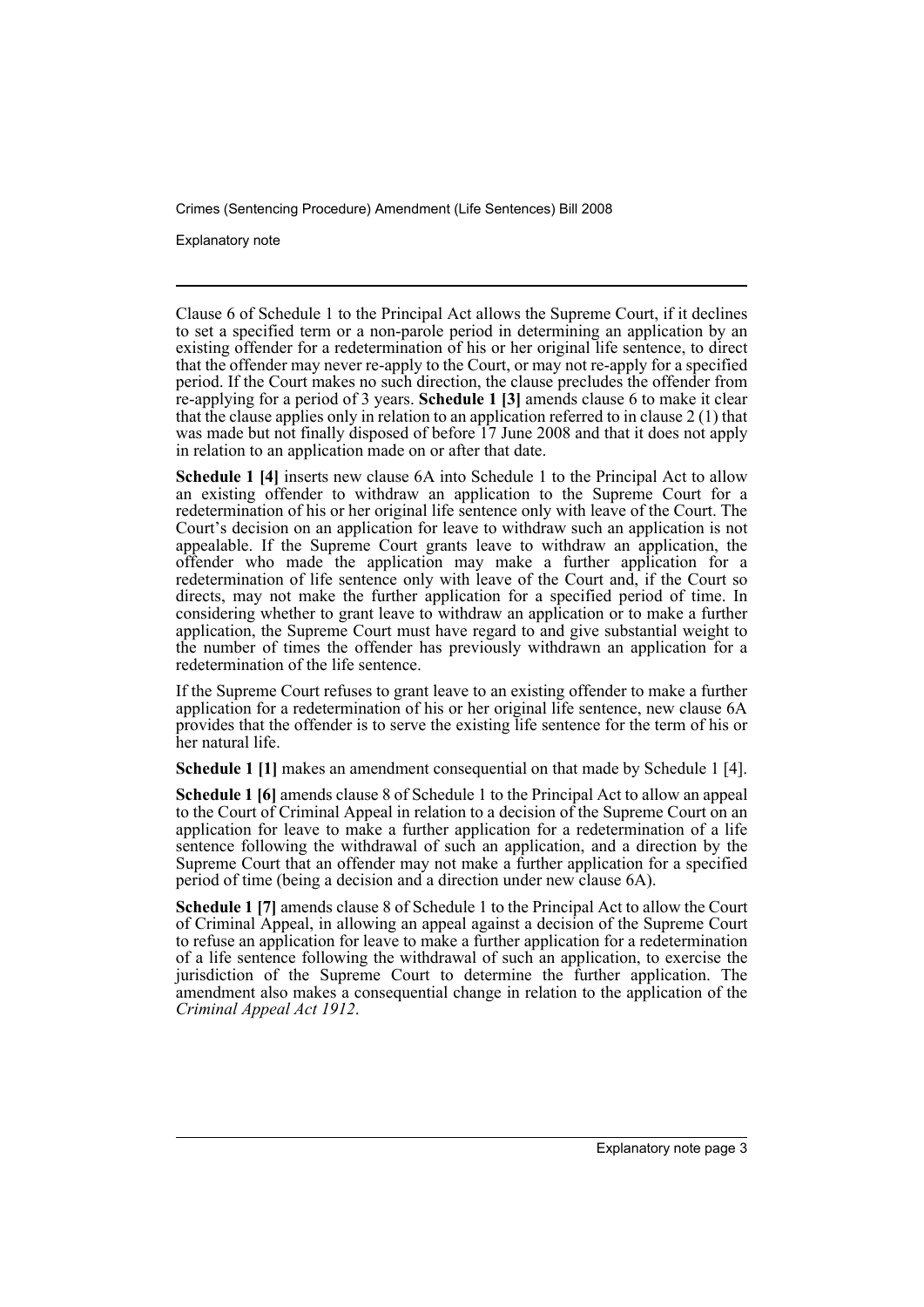Explanatory note

**Schedule 1 [5]** amends clause 7 of Schedule 1 to the Principal Act to require the Supreme Court, when considering an application by an existing offender for a redetermination of his or her original life sentence, to have regard to and give substantial weight to the level of culpability of the offender in the commission of the offence for which the sentence was imposed and the heinousness of the offence.

**Schedule 1 [8]** inserts a provision that enables savings and transitional regulations to be made as a consequence of the enactment of the proposed Act.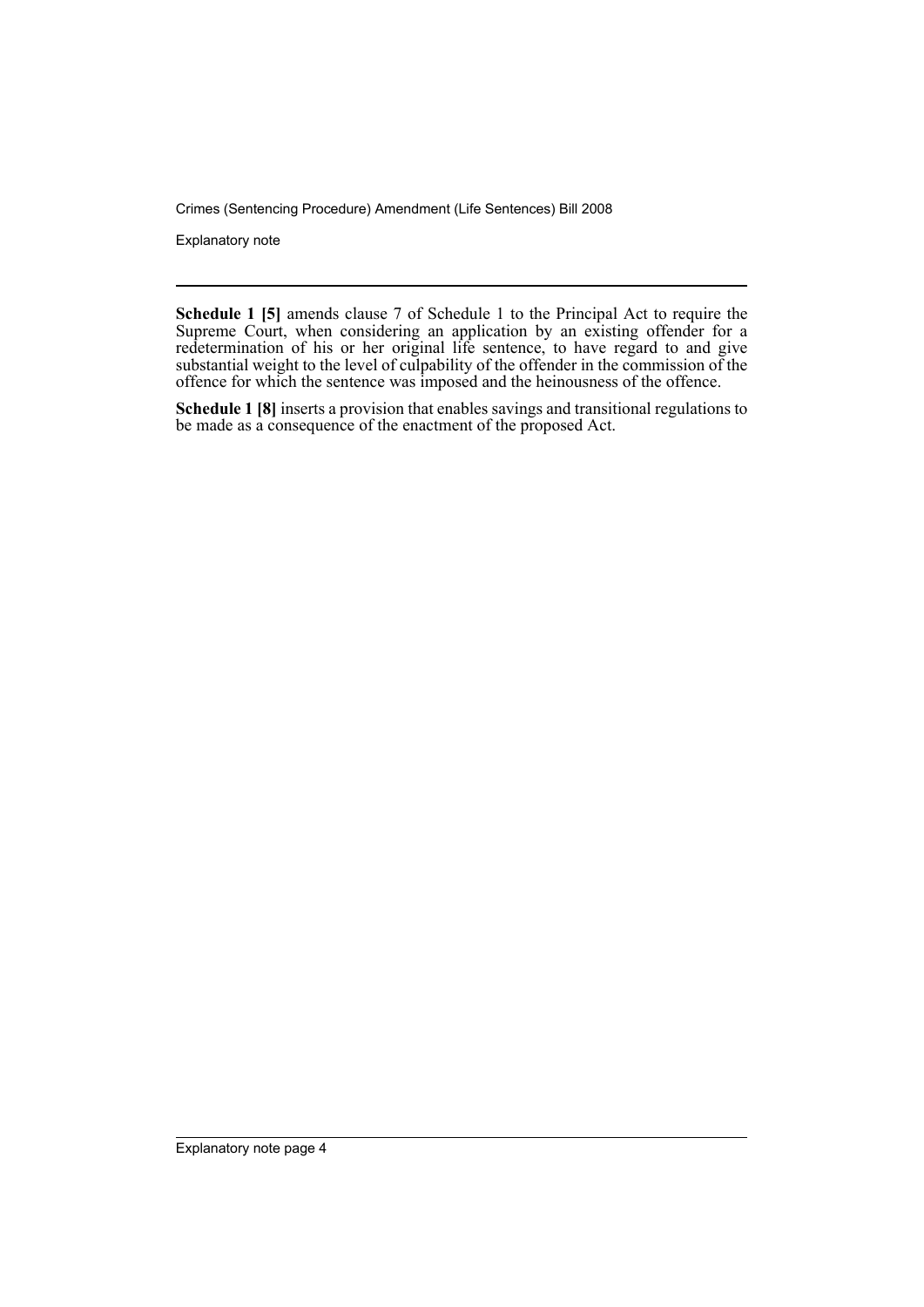First print



New South Wales

# **Crimes (Sentencing Procedure) Amendment (Life Sentences) Bill 2008**

### **Contents**

|   |                                                              | Page          |
|---|--------------------------------------------------------------|---------------|
|   | Name of Act                                                  |               |
|   | Commencement                                                 | 2.            |
| 3 | Amendment of Crimes (Sentencing Procedure) Act 1999<br>No 92 |               |
| 4 | Repeal of Act                                                | $\mathcal{P}$ |
|   | Schedule 1 Amendments                                        | 3             |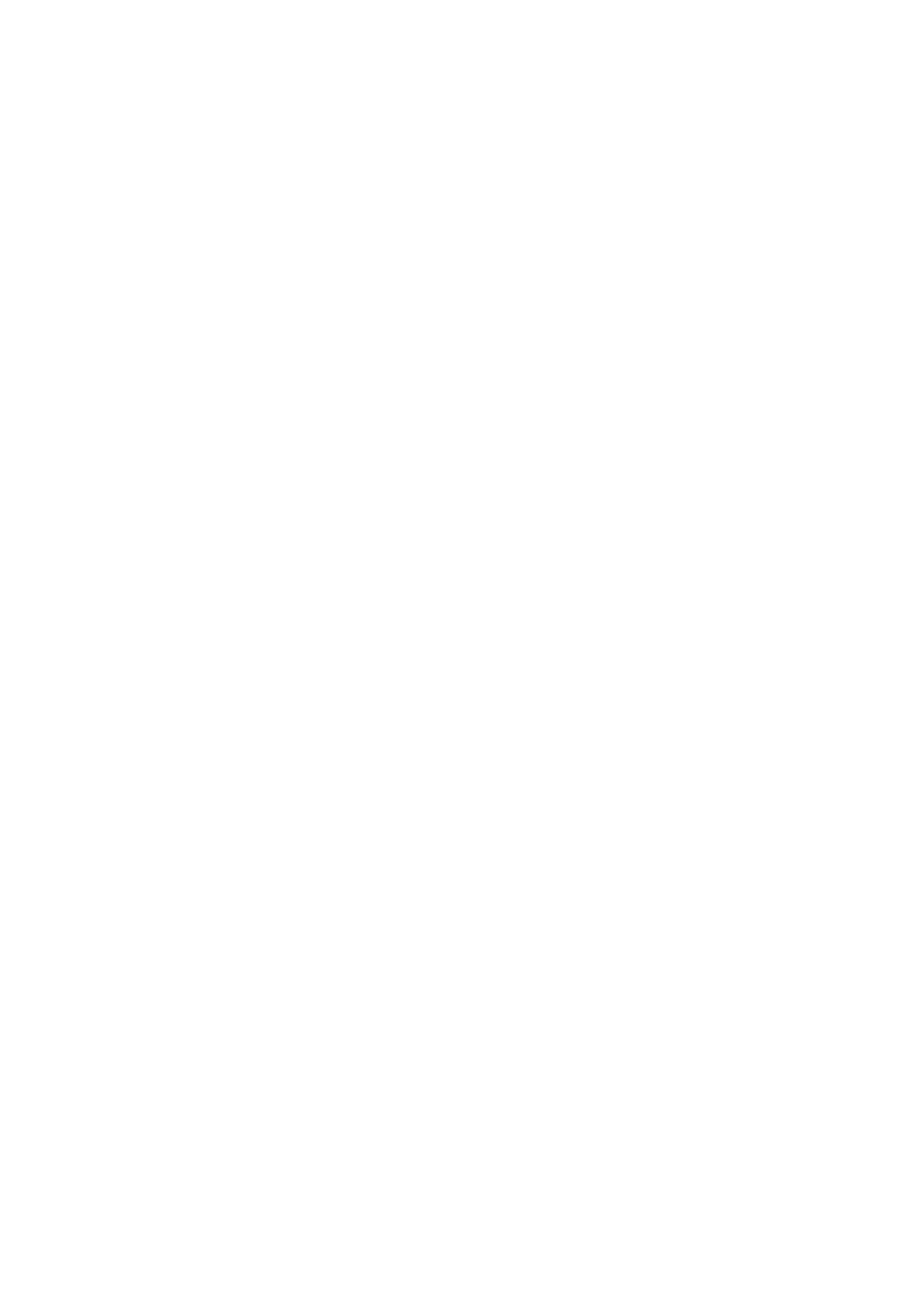

New South Wales

## **Crimes (Sentencing Procedure) Amendment (Life Sentences) Bill 2008**

No , 2008

#### **A Bill for**

An Act to amend the *Crimes (Sentencing Procedure) Act 1999* with respect to applications for redeterminations of existing life sentences.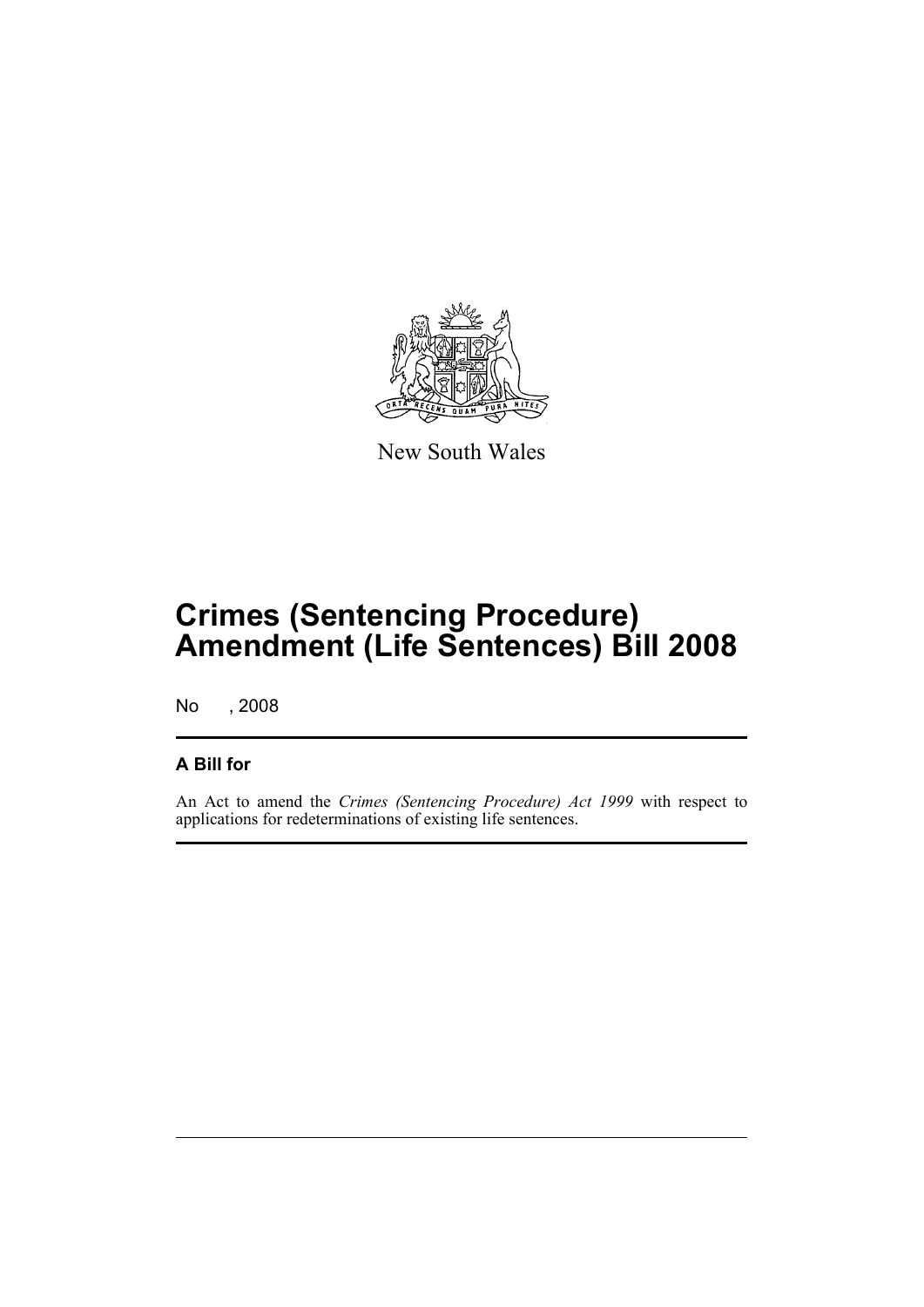<span id="page-7-3"></span><span id="page-7-2"></span><span id="page-7-1"></span><span id="page-7-0"></span>

|              |                                                           | The Legislature of New South Wales enacts:                                                                                                                | 1        |
|--------------|-----------------------------------------------------------|-----------------------------------------------------------------------------------------------------------------------------------------------------------|----------|
| 1            |                                                           | Name of Act                                                                                                                                               | 2        |
|              |                                                           | This Act is the Crimes (Sentencing Procedure) Amendment (Life<br>Sentences) Act 2008.                                                                     | 3<br>4   |
| $\mathbf{2}$ |                                                           | <b>Commencement</b>                                                                                                                                       | 5        |
|              |                                                           | This Act commences on the date of assent to this Act.                                                                                                     | 6        |
| 3            | Amendment of Crimes (Sentencing Procedure) Act 1999 No 92 |                                                                                                                                                           |          |
|              |                                                           | The Crimes (Sentencing Procedure) Act 1999 is amended as set out in<br>Schedule 1.                                                                        | 8<br>9   |
| 4            | <b>Repeal of Act</b>                                      |                                                                                                                                                           | 10       |
|              | (1)                                                       | This Act is repealed on the day following the day on which this Act<br>commences.                                                                         | 11<br>12 |
|              | (2)                                                       | The repeal of this Act does not, because of the operation of section 30<br>of the <i>Interpretation Act 1987</i> , affect any amendment made by this Act. | 13<br>14 |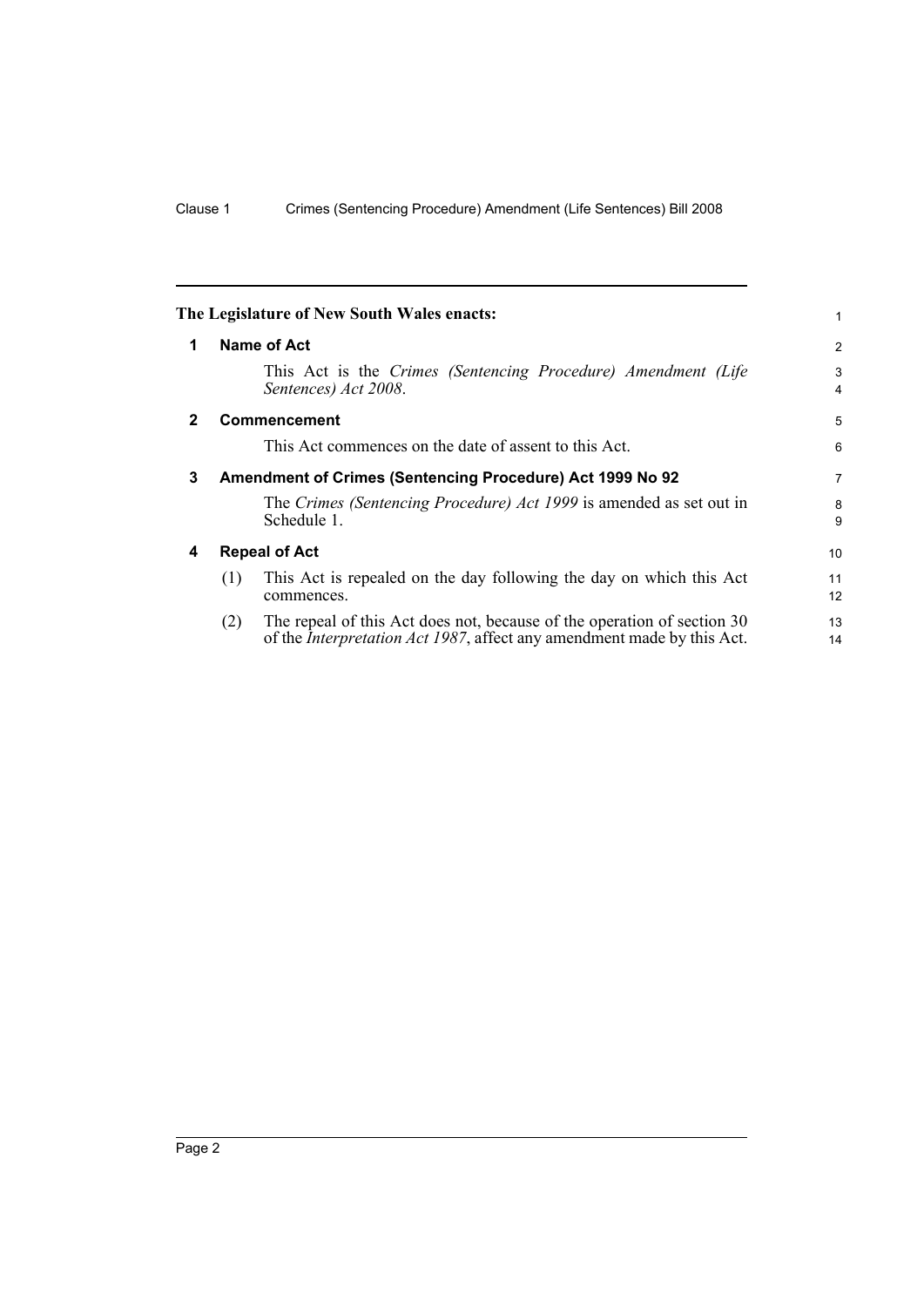Amendments Schedule 1

1

### <span id="page-8-0"></span>**Schedule 1 Amendments**

|       |                                                        |      | (Section 3)                                                                                                                                                                                                                                                                                                                                         | 2                          |  |
|-------|--------------------------------------------------------|------|-----------------------------------------------------------------------------------------------------------------------------------------------------------------------------------------------------------------------------------------------------------------------------------------------------------------------------------------------------|----------------------------|--|
| [1]   | <b>Schedule 1 Existing life sentences</b>              |      |                                                                                                                                                                                                                                                                                                                                                     |                            |  |
|       | Omit "any direction under clause 6" from clause 2 (1). |      |                                                                                                                                                                                                                                                                                                                                                     |                            |  |
|       | Insert instead "clauses 6 and 6A (2)".                 |      |                                                                                                                                                                                                                                                                                                                                                     |                            |  |
| [2]   | Schedule 1, clause 2A                                  |      |                                                                                                                                                                                                                                                                                                                                                     | 6                          |  |
|       | Insert after clause 2:                                 |      |                                                                                                                                                                                                                                                                                                                                                     | 7                          |  |
|       | 2A                                                     |      | Restriction on number of further applications by offender for<br>determination of non-parole periods                                                                                                                                                                                                                                                | 8<br>9                     |  |
|       |                                                        | (1)  | This clause applies only in relation to an application referred to<br>in clause $2(1)$ made by an offender on or after 17 June 2008. It<br>does not apply in relation to any such application made by an<br>offender before that date (including an application that was made<br>but not finally disposed of before that date).                     | 10<br>11<br>12<br>13<br>14 |  |
|       |                                                        | (2)  | An offender may not make more than one application referred to<br>in clause $2(1)$ .                                                                                                                                                                                                                                                                | 15<br>16                   |  |
|       |                                                        | (3)  | If, in disposing under clause 4 of an application referred to in<br>clause $2(1)$ , the Supreme Court declines to set a specified term<br>for an existing life sentence or to set a non-parole period for the<br>sentence, the offender who made the application is to serve the<br>existing life sentence for the term of his or her natural life. | 17<br>18<br>19<br>20<br>21 |  |
|       |                                                        | (4)  | An application referred to in clause $2(1)$ that is made by an<br>offender and duly withdrawn is not to be counted as an<br>application made by the offender for the purposes of subclause<br>(2).                                                                                                                                                  | 22<br>23<br>24<br>25       |  |
|       |                                                        | (5)  | This clause has effect despite any other provision of this<br>Schedule.                                                                                                                                                                                                                                                                             | 26<br>27                   |  |
| $[3]$ | Schedule 1, clause 6 (1A)                              |      |                                                                                                                                                                                                                                                                                                                                                     |                            |  |
|       | Insert before clause $6(1)$ :                          |      |                                                                                                                                                                                                                                                                                                                                                     |                            |  |
|       |                                                        | (1A) | This clause applies only in relation to an application referred to<br>in clause $2(1)$ that was made by an offender but not finally<br>disposed of before 17 June 2008. It does not apply in relation to<br>an application referred to in clause $2(1)$ that was made by an<br>offender on or after that date.                                      | 30<br>31<br>32<br>33<br>34 |  |

Page 3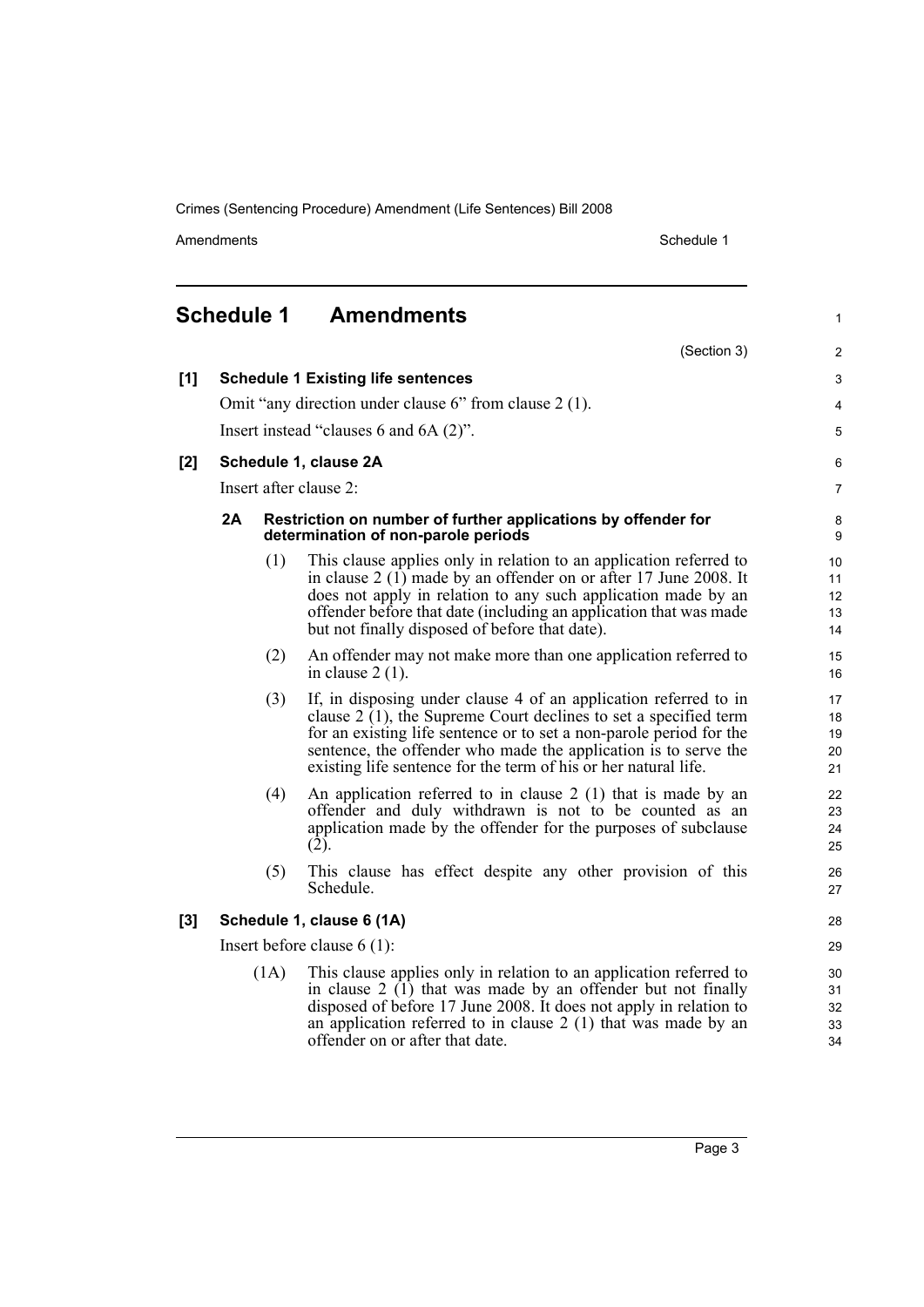Schedule 1 Amendments

| [4] |                              |                                                                 | Schedule 1, clause 6A                                                                                                                                                                                                                                                                                                                                                | 1                                |
|-----|------------------------------|-----------------------------------------------------------------|----------------------------------------------------------------------------------------------------------------------------------------------------------------------------------------------------------------------------------------------------------------------------------------------------------------------------------------------------------------------|----------------------------------|
|     | Insert after clause 6:       |                                                                 |                                                                                                                                                                                                                                                                                                                                                                      | 2                                |
|     | 6A                           | Leave required for withdrawal of application and re-application |                                                                                                                                                                                                                                                                                                                                                                      | 3                                |
|     |                              | (1)                                                             | An application referred to in clause $2(1)$ may be withdrawn by<br>the offender who made the application, but only with the leave of<br>the Supreme Court.                                                                                                                                                                                                           | 4<br>5<br>6                      |
|     |                              | (2)                                                             | If the Supreme Court grants leave to withdraw an application<br>referred to in clause $2(1)$ :                                                                                                                                                                                                                                                                       | 7<br>8                           |
|     |                              |                                                                 | (a)<br>the offender who made the application may not make a<br>further application referred to in clause $2(1)$ without the<br>leave of the Court, and                                                                                                                                                                                                               | 9<br>10<br>11                    |
|     |                              |                                                                 | if the Court so directs, the offender may not make the<br>(b)<br>further application for a specified period of time.                                                                                                                                                                                                                                                 | 12<br>13                         |
|     |                              | (3)                                                             | In considering whether to grant leave to withdraw an application,<br>or to make a further application, referred to in clause $\overline{2}$ (1), the<br>Supreme Court must have regard to and give substantial weight<br>to the number of times the offender has previously withdrawn<br>any application referred to in clause $2(1)$ .                              | 14<br>15<br>16<br>17<br>18       |
|     |                              | (4)                                                             | Subclause (3) does not limit the matters to which the Supreme<br>Court may have regard in deciding whether or not to grant leave<br>to withdraw an application, or to make a further application,<br>referred to in clause $2(1)$ .                                                                                                                                  | 19<br>20<br>21<br>22             |
|     |                              | (5)                                                             | No appeal lies against the decision of the Supreme Court on an<br>application for leave under subclause (1).                                                                                                                                                                                                                                                         | 23<br>24                         |
|     |                              | (6)                                                             | An application referred to in clause $2(1)$ that is withdrawn cannot<br>be restored.                                                                                                                                                                                                                                                                                 | 25<br>26                         |
|     |                              | (7)                                                             | If the Supreme Court declines to grant an application for leave<br>under subclause $(2)$ (a), the offender is to serve the existing life<br>sentence the subject of the application for the term of his or her<br>natural life.                                                                                                                                      | 27<br>28<br>29<br>30             |
| [5] | Schedule 1, clause 7 (5)     |                                                                 |                                                                                                                                                                                                                                                                                                                                                                      | 31                               |
|     | Insert after clause $7(4)$ : |                                                                 |                                                                                                                                                                                                                                                                                                                                                                      | 32                               |
|     |                              | (5)                                                             | In considering an application referred to in clause $2(1)$ that is<br>made on or after 17 June 2008, or that was made before that date<br>but not finally disposed of before the commencement of the<br>Crimes (Sentencing Procedure) Amendment (Life Sentences) Act<br>2008, the Supreme Court must have regard to and give substantial<br>weight to the following: | 33<br>34<br>35<br>36<br>37<br>38 |